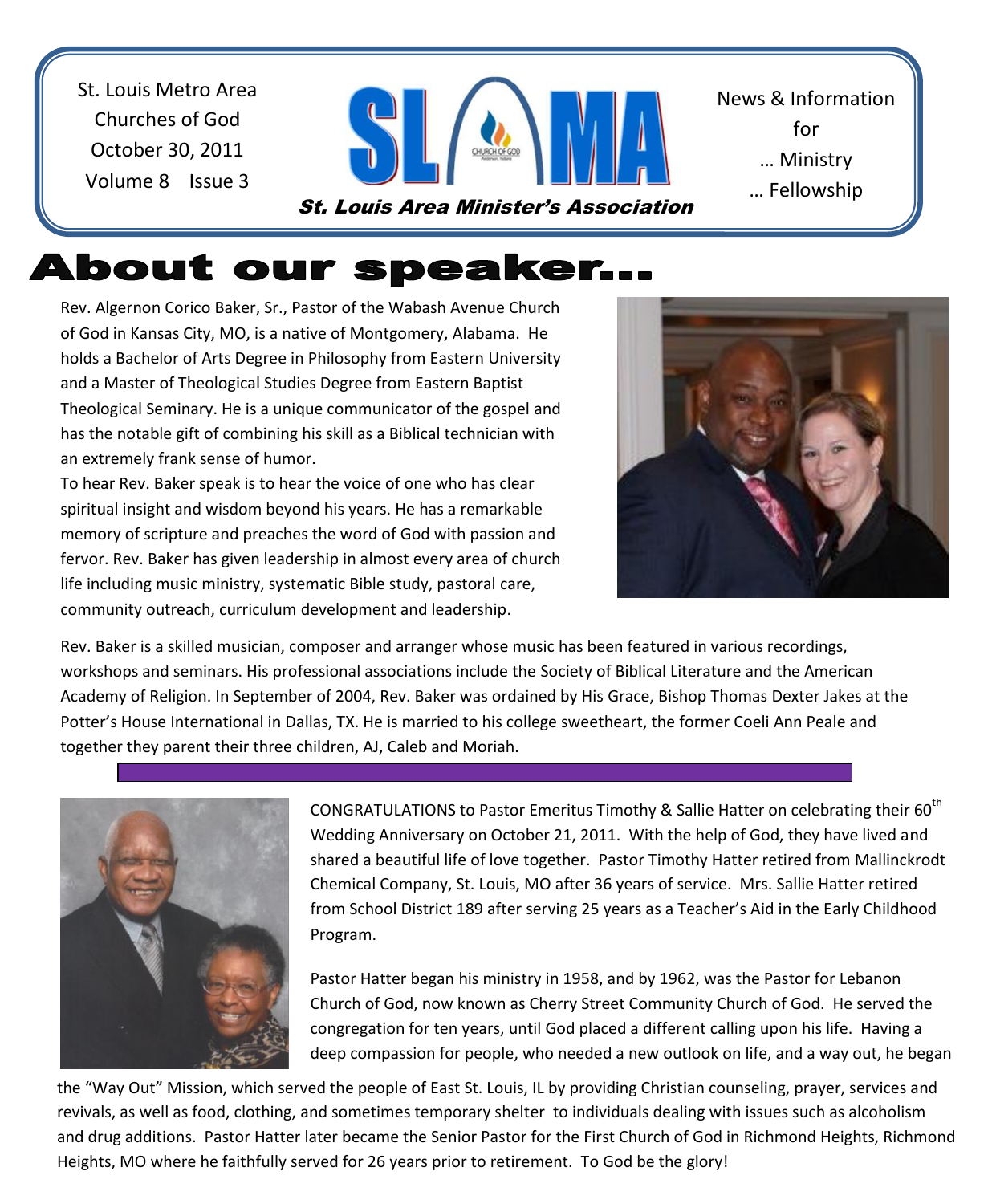# **PASTOR'S PRAYER MEETING.**

The Pastor's Prayer Fellowship meetings are held the first Tuesday of every month. The time (AM or PM) is at the discretion of the host pastor. The next Pastor's fellowship prayer meeting will be held on **Tuesday, November 8th, 2011** at **9:00am** at the following location: Community Worship Center 314 Exchange East St. Louis, IL 62207 Host Pastor: Rev. Tommy Smith



Meetings are held every fourth Monday of the Month at 7:00pm at the **Community Christ Fellowship Church of God** 121 Williams Blvd St. Louis, MO 63135

We're asking for all youth leaders or representatives from each church.

### **UMBRELLA PRAYER MEETINGS**

The umbrella prayer group is a women's prayer circle that will greatly enhance your prayer life and spiritual growth. It is held every **third Saturday** at 8:00 am at the Richmond Heights COG, 7770 Dale Ave., Richmond Heights, MO 63117.

314-781-7994.

#### **Coordinators:**

| Sis. Sallie Hatter     | 618-271-2214 |
|------------------------|--------------|
| Rev. Willie Stevens    | 314-653-2542 |
| Sis. Janna Sue Stowers | 314-388-2464 |
| Min. Laura Young       | 314-383-6459 |

#### **Youth Bowling Fundraiser**

November 19, 2011

1:00pm – 4:00pm



*Olivette Lanes - 9520 Olive Blvd. - Olivette, MO 63132 Donation: 10 yrs old & under: \$10.00 ea 11 yrs old and over: 12.00ea*

*Contact Sis. Wanda Williams for tickets at 314-494-7017 Hosted by Riverview Church of God Youth Ministry*



MISSOURI YOUTH FELLOWSHIP WILL BE IN ST. LOUIS, MO

## **CHILI & SOUP SUPPER**

ALL YOU CAN EAT Nov  $12^{th} - 5:00$  p.m.  $- 7:00$  p.m.



**Community Christ Fellowship** 121 Williams Blvd St. Louis, MO 63135 314-522-1010

#### **MENU:**

Chili or Soup Peanut Butter Sandwich Tea, Coffee Dessert & soda: Sold separately

> Donation: Adults (11-111) …\$5 Children ages 4-10… \$3 3 and under – free

#### *ALL PROCEEDS GO TOWARDS THE HONDURAS MISSIONS TRIP*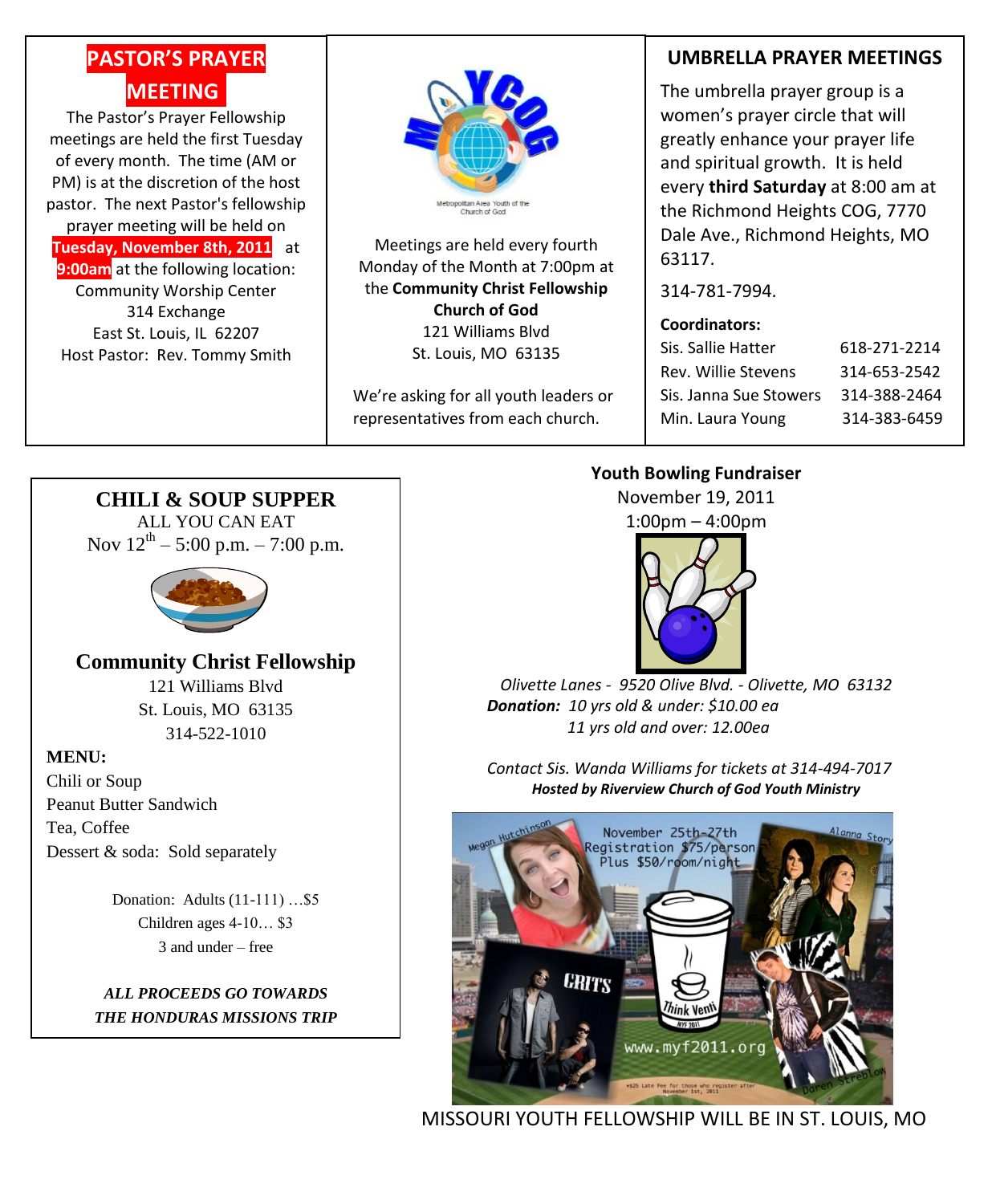

### **NIYC 2011 - Indianapolis, IN Conference Dates: Tuesday, Dec 27 - Friday, Dec 30, 2011**



The complete registration process includes **Parts 1 (2-pages - Payment Cover Sheet AND Registration Form) and Part 2 (Hotel Reservation)**. Submit Part 1 to the Registrar and you will receive required information to complete Part 2 (your hotel reservation with the hotel) along with your Registration Confirmation. **YOU MUST REGISTER IN ORDER TO RECEIVE THE NIYC's HOTEL RATE**. Go to [www.niyc.org](http://www.niyc.org/) to download the forms or register online. Registration forms are to be sent to the NIYC Registrar, Pat Crosby Arnold - NIYC 850 E. 92<sup>nd</sup> Street, Los Angeles, CA 90002. **Registrations submitted via US Mail must be received by November 30, 2010. Online orders must be submitted by 11:59pm on November 30.** After this date, Registration will only be accepted and processed on site. Packages received after Nov 30 are subject to return.

**HOTEL RATES** for our 2011 NIYC Conference is **\$99.45**, per night (including all taxes). This rate applies to all room types - King, Double/Double, Triple, and Quad. We will be staying at the *Indianapolis Marriott Downtown* - Indianapolis, IN. ONLY REGISTERED DELEGATES can receive the NIYC's Hotel Rate.

**REGISTRATION RATES** are only honored during the dates indicated. There is **ONE (1) FEE** for NIYC Conference attendance. Please make note of the dates given. No exceptions will be made for late submittals. **Registration fees are non-refundable**.

> *Regular Registration [Aug 15 - Nov 30] - \$100.00 Late Registration (Onsite) [Dec 27 - Dec 28] - \$125.00 Indianapolis Resident Day Pass [Dec 27- 30] - \$25.00*

**INCLUSIONS:** Registration for the NIYC Conference includes the following: Registration Wristband (your "ticket" for standard NIYC events), entry to all General Sessions, your choice of any of the Seminars offered, and a conference Welcome Packet. You (or Church Contact Person, if assigned) may pick up your Welcome Packet at the Registration Booth during times posted.

**REGISTRATION CONFIRMATION:** Confirmations will be issued via email (or U.S. Mail if no email address provided). Please allow 15 business days for the processing of your registration submittal. If you do not receive a registration after 20 days, please contact Pat Crosby Arnold at registrar@niyc.org or at 866 520-0093, ext. 202 (Pat lives in the PST Time Zone, please note time difference when calling). You will receive your NIYC Reservation Code with your Registration Confirmation. Once received, you are able to reserve your hotel room directly with the hotel. You must use the NIYC Reservation Code provided in your Registration Confirmation to receive the NIYC Room Rate. **Hotel reservations must be made by December 12, 2011, in order to guarantee NIYC rate.** 

**Special Note:** Hotels have a limited number of rooms with (2) beds, therefore it is highly recommended that you register as early as possible so that you can receive the NIYC Reservation Code to make your hotel reservation.